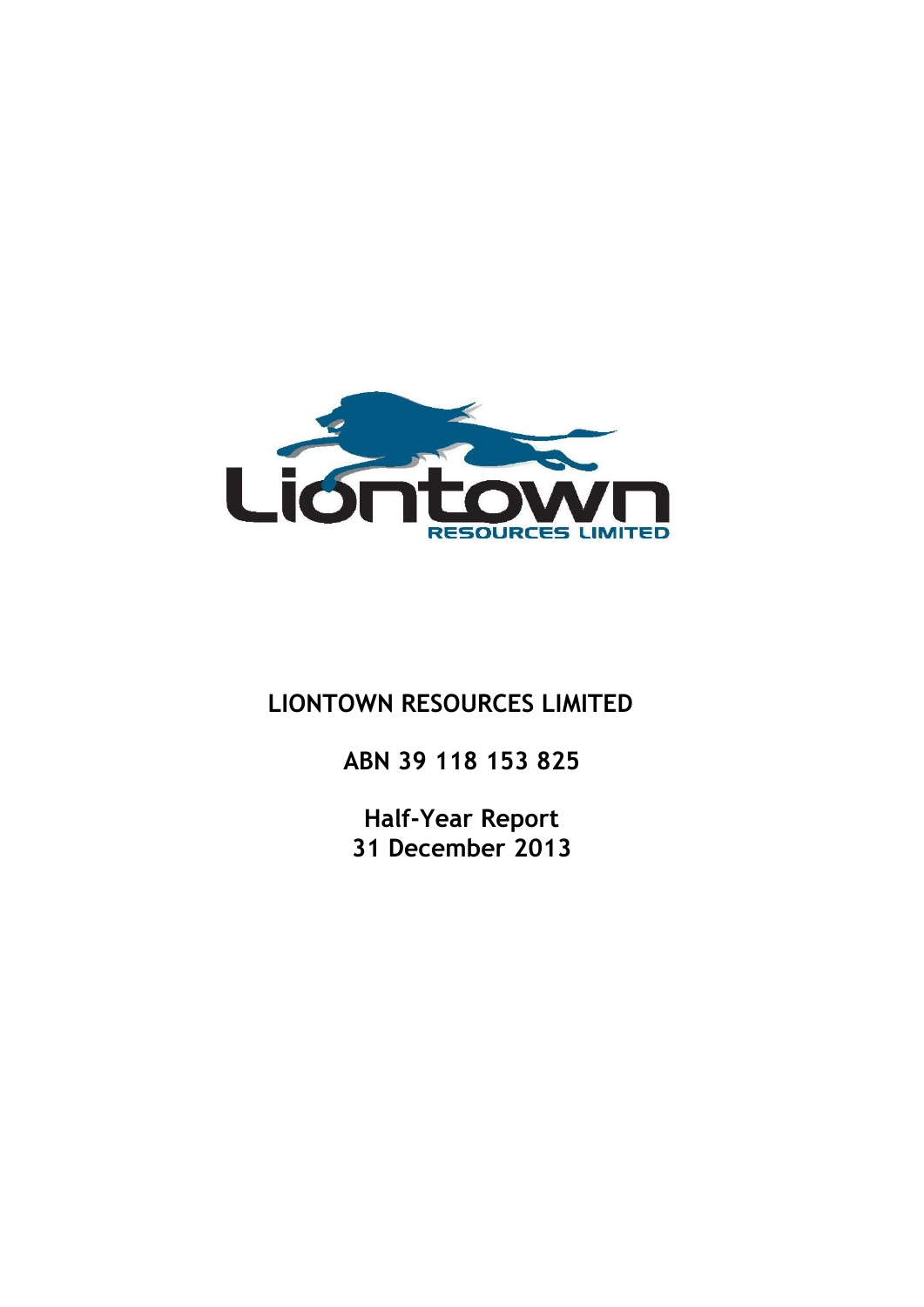| <b>Contents</b>                             | Page |
|---------------------------------------------|------|
| Directors' Report                           | 3    |
| Auditor's Independence Declaration          | 5    |
| Condensed Statement of Comprehensive Income | 6    |
| Condensed Statement of Financial Position   | 7    |
| Condensed Statement of Changes in Equity    | 8    |
| <b>Condensed Statement of Cash Flows</b>    | 9    |
| Notes to the Financial Statements           | 10   |
| Directors' Declaration                      | 17   |
| Independent Auditor's Review Report         | 18   |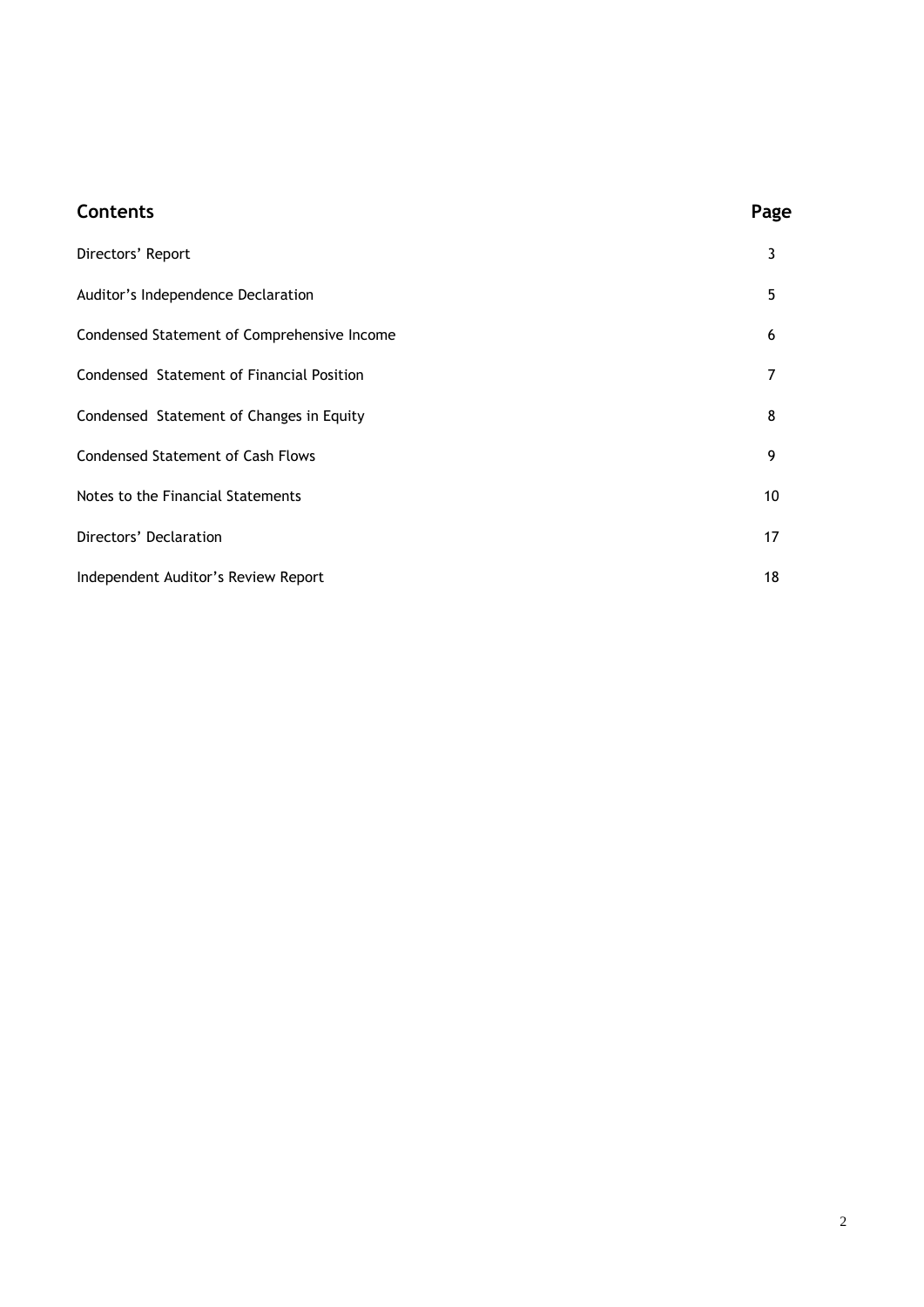# Liontown Resources Limited **Directors' Report**

## **For the half-year ended 31 December 2013**

## **DIRECTORS' REPORT**

Your directors submit the financial report for Liontown Resources Limited ("Liontown" or "the Group") for the half-year ended 31 December 2013. In compliance with the provisions of the Corporations Act 2001, the directors report as follows:

## **Directors**

The names of directors who held office during or since the end of the half-year and until the date of this report are as below. Directors were in office for this entire period unless otherwise stated.

| Tim R B Goyder    | Chairman                                           |  |
|-------------------|----------------------------------------------------|--|
| David R Richards  | <b>Managing Director</b>                           |  |
| Anthony W Kiernan | Non-executive Director (resigned 11 November 2013) |  |
| Craig R Williams  | Non-executive Director                             |  |

## **REVIEW OF OPERATIONS**

## **1. Jubilee Reef Joint Venture Project (Northern Tanzania) (Liontown 100%)**

In 2011 and 2012, Liontown drilled approximately 22,300m and intersected strong gold mineralisation at three prospects; i.e., Masabi Hill, Panapendesa and Chela. During the period, the Company carried out trenching at the Tembo prospect in the northern part of the Project and discovered a new zone of gold mineralisation that has not yet been drill tested.

Subject to funds being available, follow up drill programs totalling approximately 10,000m are being designed to test the 4 gold prospects at Jubilee Reef. Further trenching and rock chip sampling is planned for the Tembo project.

## **2. Rupa Suguti Project (Liontown option to acquire 100%)**

In April 2013, Liontown executed an option agreement giving the Company the right to acquire 100% in the Rupa Suguti Project which is located in the northern part of the Lake Victoria Goldfield approximately 200km north of Jubilee Reef and 100km WSW of African Barrick's North Mara gold mine. The Rupa Suguti property comprises a largely contiguous, 65km2 package of tenements covering Archaean greenstones and includes a previously defined 7km long, east- west trending gold mineralized corridor.

A nine hole 756m RC drill program was carried out during the period to follow up previous gold intersections reported from drilling in the mid 1990's at the Chirorwe prospect. The drilling validated historical drilling results and confirms the potential for significant high grade mineralisation with the mineralised trend remaining open in all directions.

## **CORPORATE**

Due to difficulties in raising capital at the current time, each Director agreed to accrue their respective Directors' fees from 1 April 2013 up until 30 September 2013. At the 2013 Annual General Meeting, shareholders approved the issue of 4,361,795 shares at a deemed issue price of 1.262 cents in lieu of their respective accrued Directors' fees. Director's fees will continue to be accrued from October 2013 until the Company and non executive directors agree otherwise.

In addition, shareholders also resolved to issue Managing Director, Mr Richards, 4 million options expiring on 30 November 2016. 2 million options have an exercise price of \$0.01727 and 2 million options have an exercise price at \$0.02302.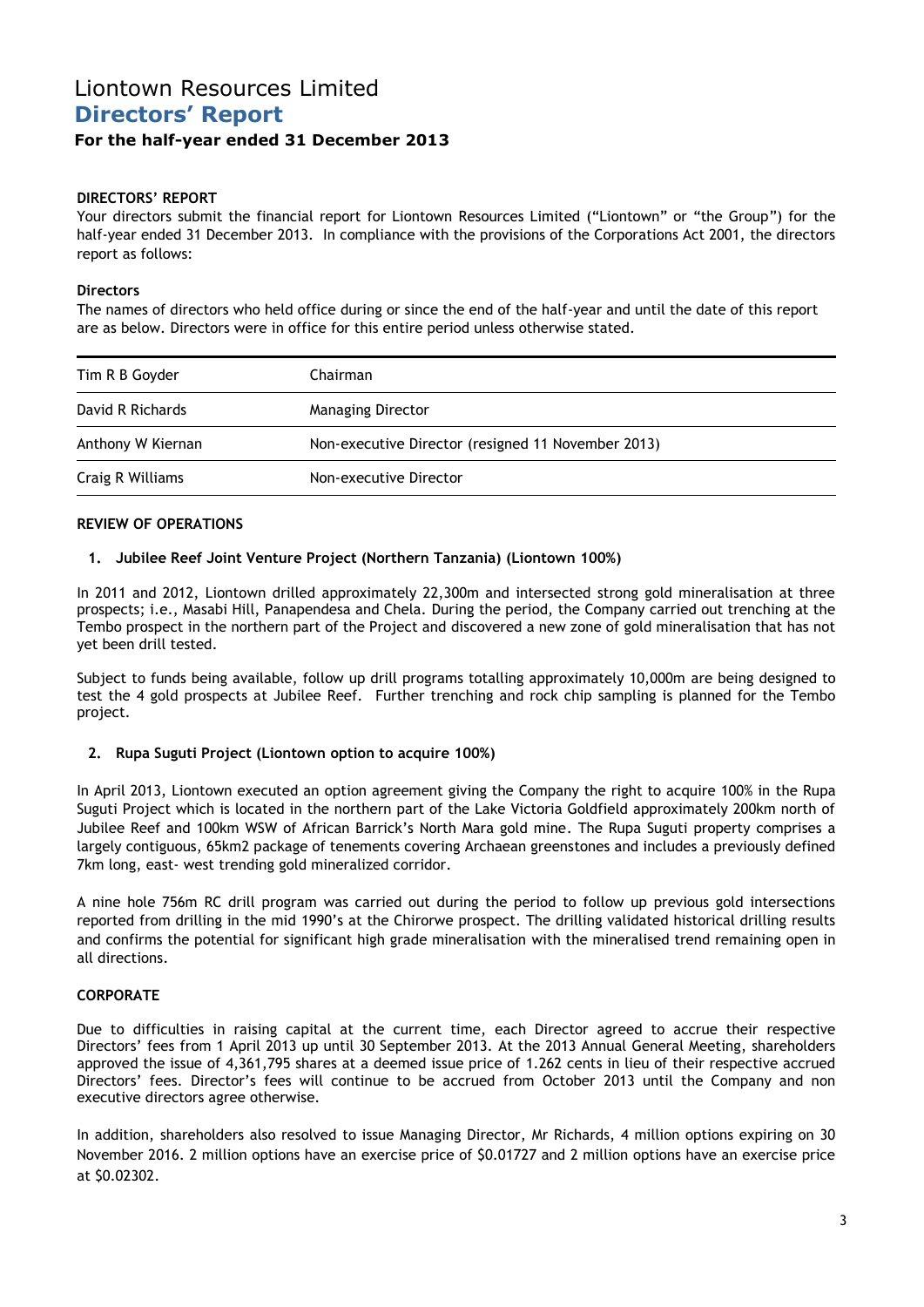# Liontown Resources Limited **Directors' Report**

## **For the half-year ended 31 December 2013**

The Company has forecast that it may need to seek additional funding in order to meet its operating expenditure and planned exploration expenditure for the next 12 months from the date of signing these half-yearly financial statements and note the difficulties being faced by smaller exploration companies seeking to raise additional capital in the current market. If the Company is unable to raise further funds within the next 12 months, there is a material uncertainty that may cast significant doubt as to whether the Group will be able to continue as a going concern and therefore whether it will realise its assets and extinguish its liabilities in the normal course of business. As a result, the Company's auditors have included in their Review Report an "Emphasis of Matter" paragraph. Refer to page 18 for the Independent Auditor's Review Report.

### **EVENTS SUBSEQUENT TO THE REPORTING DATE**

There are no events subsequent to the reporting date which significantly affected or may significantly affect the operations of the Group, the results of those operations, or the state of affairs in future financial years.

### **AUDITOR'S INDEPENDENCE DECLARATION**

Section 307C of the Corporations Act 2001 requires our auditors, HLB Mann Judd, to provide the directors of the Company with an Independence Declaration in relation to the review of the half-year financial report. This Independence Declaration is set out on page 5 and forms part of this directors' report for the half-year ended 31 December 2013.

This report is signed in accordance with a resolution of the Board of Directors made pursuant to s.306(3) of the Corporations Act 2001.

David Advance

David Richards

Managing Director

Dated at Perth this 7th day of March 2014.

The Information in this report that relates to the Exploration Results of the Rupa Suguti Project is extracted from the ASX announcement entitled "Rupa Suguti Project Drilling Results" released on 13 November 2013 and is available on [www.ltresources.com.au.](http://www.ltresources.com.au/) The company confirms that it is not aware of any new information or data that materially affects the information included in the original market announcement and, in the case of estimates of Mineral Resources or Ore Reserves, that all material assumptions and technical parameters underpinning the estimates in the relevant market announcement continue to apply and have not materially changed. The Company confirms that the form and context in which the Competent Person's findings are presented have not been materially modified from the original market announcement.

The Information in this report that relates to the Exploration Results of the Jubilee Reef Project is extracted from the ASX announcement entitled "Quarterly Activities report & Quarterly Cashflows" released on 30 January 2014 and is available on [www.ltresources.com.au.](http://www.ltresources.com.au/) The company confirms that it is not aware of any new information or data that materially affects the information included in the original market announcement and, in the case of estimates of Mineral Resources or Ore Reserves, that all material assumptions and technical parameters underpinning the estimates in the relevant market announcement continue to apply and have not materially changed. The Company confirms that the form and context in which the Competent Person's findings are presented have not been materially modified from the original market announcement.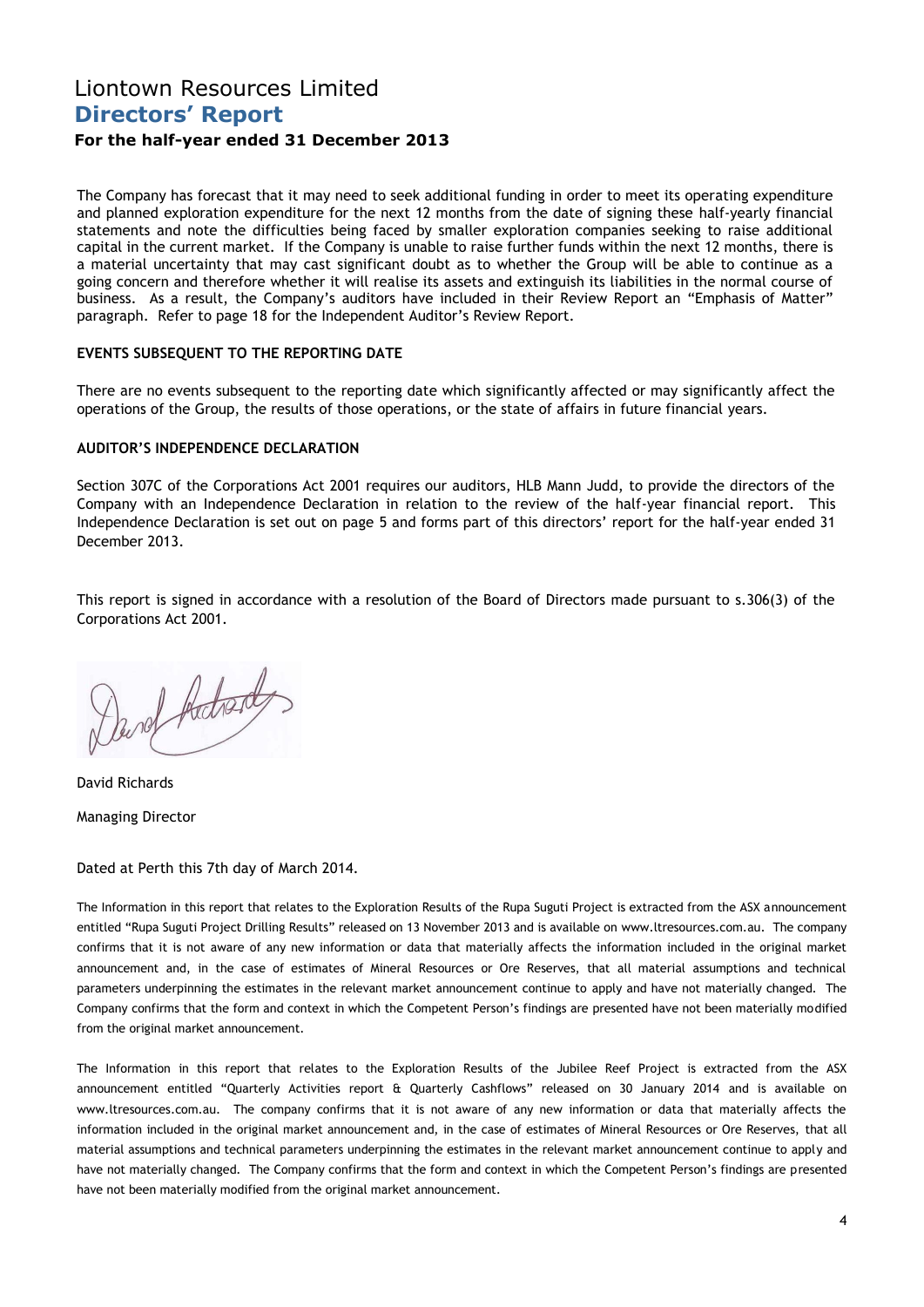

## **AUDITOR'S INDEPENDENCE DECLARATION**

As lead auditor for the review of the consolidated financial report of Liontown Resources Limited for the half-year ended 31 December 2013, I declare that to the best of my knowledge and belief, there have been no contraventions of:

- a) the auditor independence requirements of the Corporations Act 2001 in relation to the review; and
- b) any applicable code of professional conduct in relation to the review.

**Perth, Western Australia 7 March 2014**

Welch

**W M Clark Partner**

**HLB Mann Judd (WA Partnership) ABN 22 193 232 714 Level 4, 130 Stirling Street Perth WA 6000. PO Box 8124 Perth BC 6849 Telephone +61 (08) 9227 7500. Fax +61 (08) 9227 7533. Email: hlb@hlbwa.com.au. Website[: http://www.hlb.com.au](http://www.hlb.com.au/) Liability limited by a scheme approved under Professional Standards Legislation**

**HLB Mann Judd (WA Partnership) is a member of International, a worldwide organisation of accounting firms and business advisers.**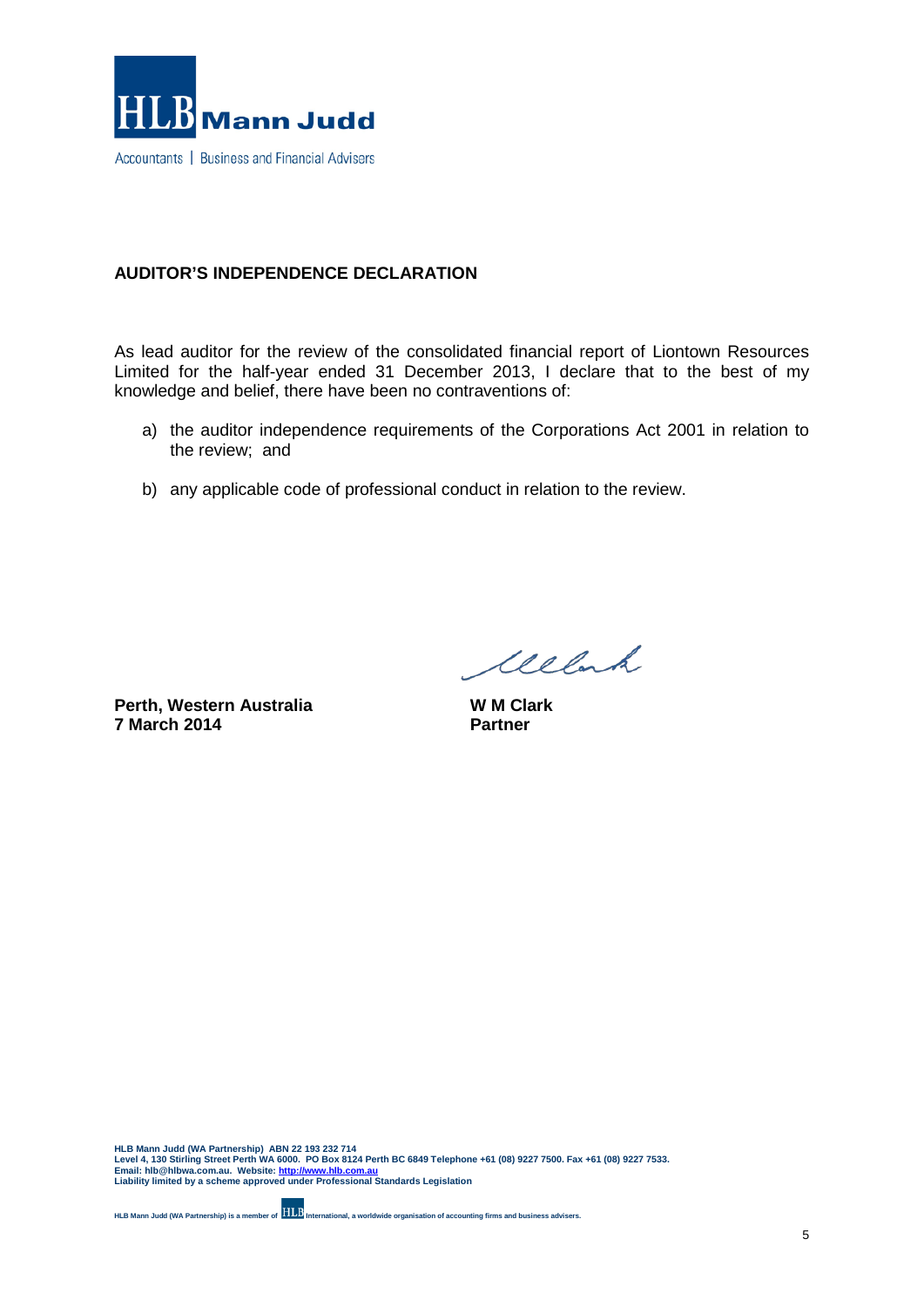# Liontown Resources Limited **Condensed Statement of Comprehensive Income**

**For the half-year ended 31 December 2013**

|                                                                                                                                  |                | <b>Consolidated</b>       |                           |  |  |
|----------------------------------------------------------------------------------------------------------------------------------|----------------|---------------------------|---------------------------|--|--|
|                                                                                                                                  | <b>Note</b>    | 31 December<br>2013<br>\$ | 31 December<br>2012<br>\$ |  |  |
| <b>Continuing Operations</b>                                                                                                     |                |                           |                           |  |  |
| Other Income                                                                                                                     | 3a             | 11,945                    |                           |  |  |
| Net financing income                                                                                                             |                | 4,541                     | 35,020                    |  |  |
| Impairment of exploration and evaluation assets                                                                                  | 4              |                           | (1, 117, 679)             |  |  |
| Exploration and evaluation expenditure written off                                                                               | 4              | (10, 334)                 |                           |  |  |
| Corporate administrative expenses                                                                                                | 3 <sub>b</sub> | (281, 609)                | (422, 398)                |  |  |
| Loss before income tax                                                                                                           |                | (275, 457)                | (1, 505, 057)             |  |  |
| Income tax expense                                                                                                               |                |                           |                           |  |  |
| Loss for the period attributable to owners of the<br>parent                                                                      |                | (275, 457)                | (1, 505, 057)             |  |  |
| Other comprehensive income<br>Items that may be reclassified to profit or loss<br>Exchange differences on translation of foreign |                |                           |                           |  |  |
| operations                                                                                                                       |                | 136,500                   | (82, 111)                 |  |  |
| Total comprehensive loss after tax                                                                                               |                | (138, 957)                | (1, 587, 168)             |  |  |
| Basic loss per share attributable to ordinary equity<br>holders (cents)                                                          |                | (0.07)                    | (0.44)                    |  |  |

.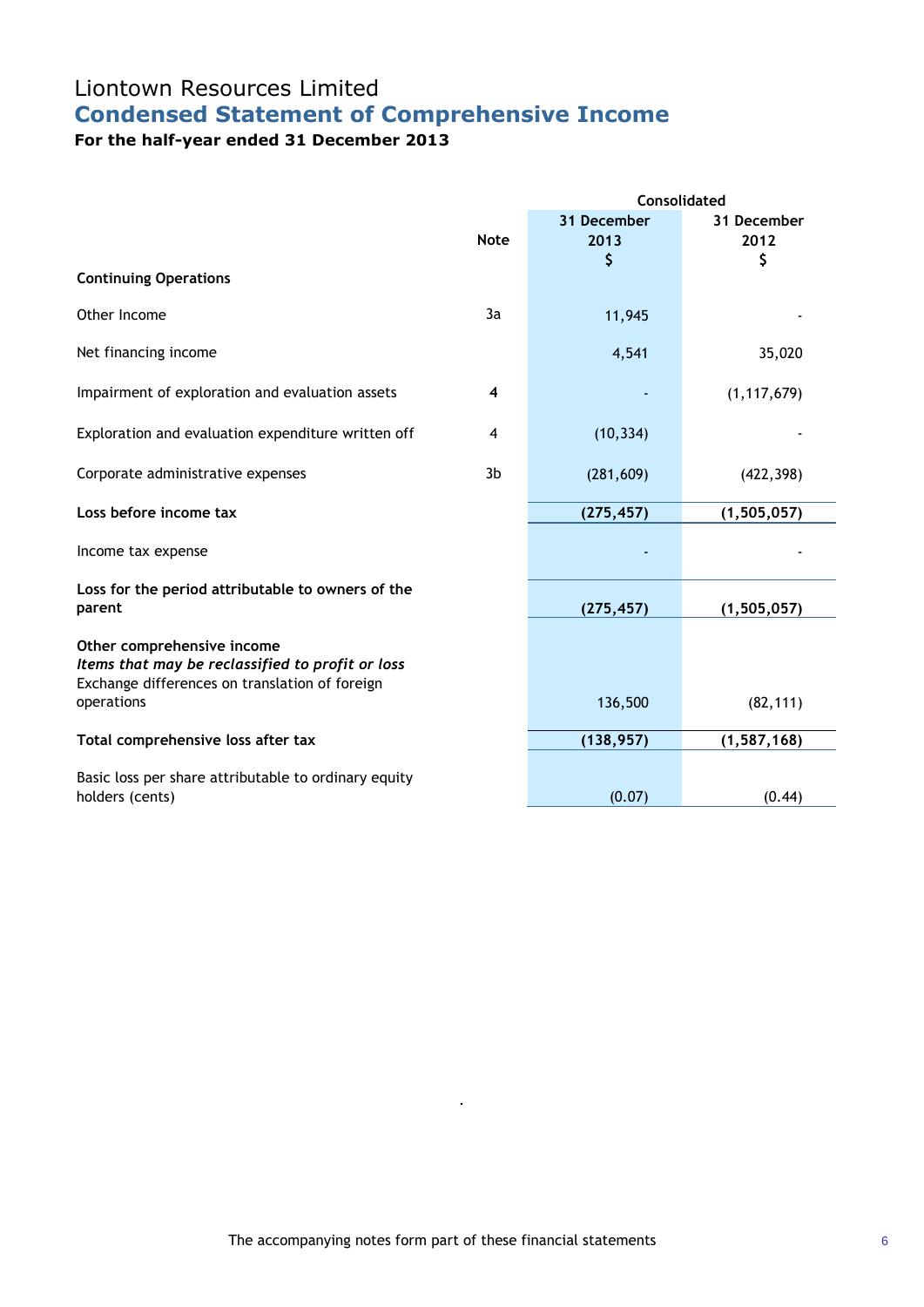# Liontown Resources Limited **Condensed Statement of Financial Position**

## **As at 31 December 2013**

|                                   |                | <b>Consolidated</b> |                |  |  |
|-----------------------------------|----------------|---------------------|----------------|--|--|
|                                   | <b>Note</b>    | 31 December         | 30 June        |  |  |
|                                   |                | 2013                | 2013           |  |  |
|                                   |                | \$                  | \$             |  |  |
| <b>Current assets</b>             |                |                     |                |  |  |
| Cash and cash equivalents         |                | 584,506             | 1,203,544      |  |  |
| Trade and other receivables       |                | 79,107              | 68,096         |  |  |
| <b>Total current assets</b>       |                | 663,613             | 1,271,640      |  |  |
| Non-current assets                |                |                     |                |  |  |
| <b>Financial assets</b>           |                | 27,673              | 82,500         |  |  |
| Property, plant and equipment     |                | 79,959              | 91,970         |  |  |
| Exploration and evaluation assets | $\overline{4}$ | 4,374,180           | 3,834,295      |  |  |
| <b>Total non-current assets</b>   |                | 4,481,812           | 4,008,765      |  |  |
|                                   |                |                     |                |  |  |
| <b>Total assets</b>               |                | 5,145,425           | 5,280,405      |  |  |
| <b>Current liabilities</b>        |                |                     |                |  |  |
| Trade and other payables          |                | 108,465             | 180,612        |  |  |
| Employee benefits                 |                | 13,107              | 2,693          |  |  |
| <b>Total current liabilities</b>  |                | 121,572             | 183,305        |  |  |
|                                   |                |                     |                |  |  |
| <b>Total liabilities</b>          |                | 121,572             | 183,305        |  |  |
|                                   |                |                     |                |  |  |
| <b>Net assets</b>                 |                | 5,023,853           | 5,097,100      |  |  |
|                                   |                |                     |                |  |  |
| Equity                            | 6              | 26, 165, 053        | 26,110,007     |  |  |
| Issued capital<br>Reserves        |                | 426,753             | 413,628        |  |  |
| <b>Accumulated losses</b>         |                | (21, 567, 953)      | (21, 426, 535) |  |  |
| <b>Total equity</b>               |                | 5,023,853           | 5,097,100      |  |  |
|                                   |                |                     |                |  |  |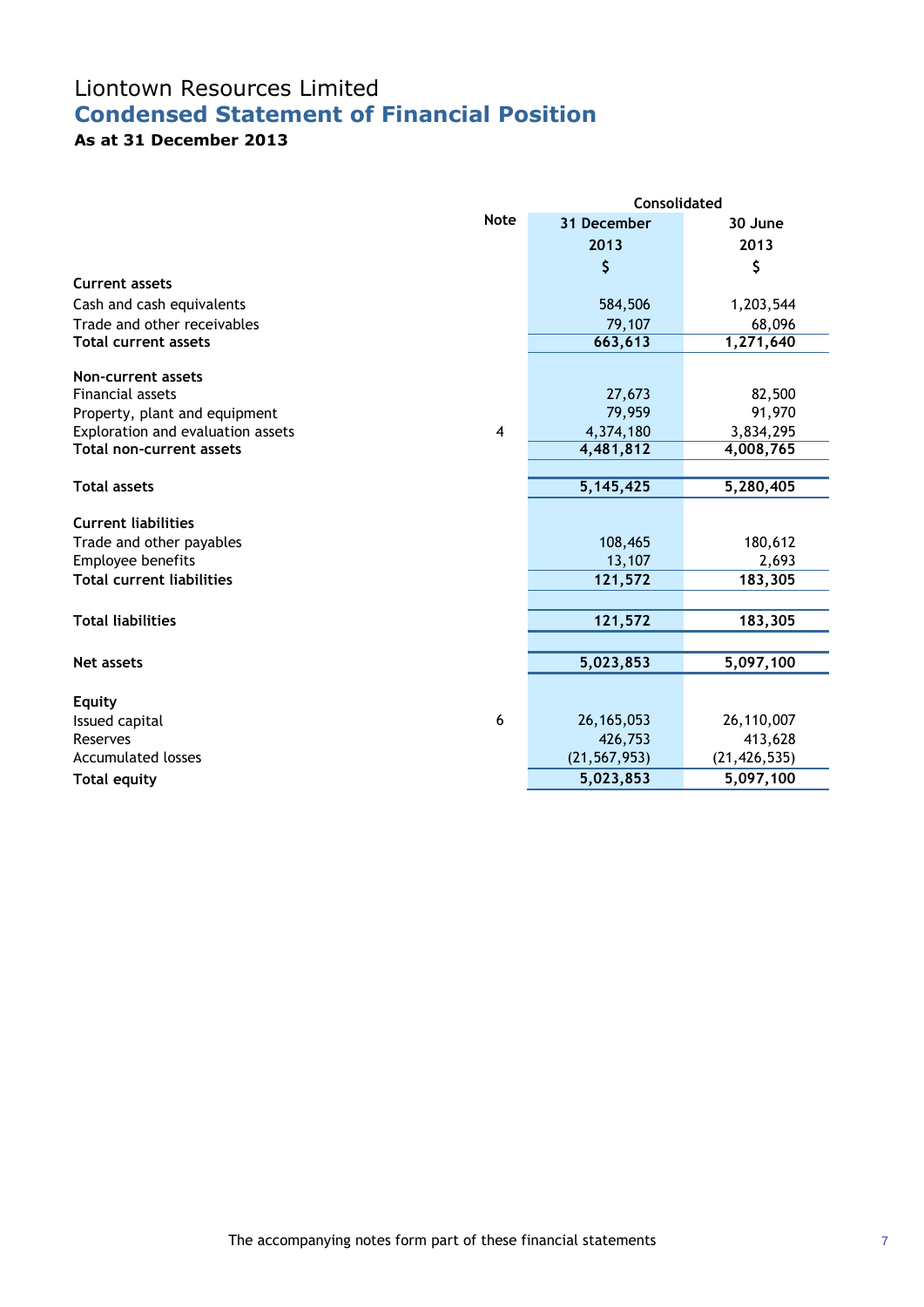# Liontown Resources Limited **Condensed Statement of Changes in Equity**

**For the half-year ended 31 December 2013**

|                                                              | Consolidated               |                             |                                                 |                                                     |                           |
|--------------------------------------------------------------|----------------------------|-----------------------------|-------------------------------------------------|-----------------------------------------------------|---------------------------|
|                                                              | <b>Issued capital</b><br>S | Accumulated<br>losses<br>\$ | <b>Share based</b><br>payments<br>reserve<br>\$ | Foreign<br>currency<br>translation<br>reserve<br>\$ | <b>Total equity</b><br>\$ |
| Balance at 30 June 2013                                      | 26,110,007                 | (21, 426, 535)              | 134,039                                         | 279,589                                             | 5,097,100                 |
| Loss for the period                                          | ٠                          | (275, 457)                  |                                                 |                                                     | (275, 457)                |
| Exchange differences on translation<br>of foreign operations |                            |                             |                                                 | 136,500                                             | 136,500                   |
| Total comprehensive loss for the<br>period                   |                            | (275, 457)                  |                                                 | 136,500                                             | (138, 957)                |
| Share issue - In lieu of Directors Fees                      | 55,046                     |                             |                                                 |                                                     | 55,046                    |
| Employee share options vested                                |                            |                             | 10,664                                          |                                                     | 10,664                    |
| Transfer from share based payments<br>reserve                |                            | 134,039                     | (134, 039)                                      |                                                     |                           |
| Balance at 31 December 2013                                  | 26, 165, 053               | (21, 567, 953)              | 10,664                                          | 416,089                                             | 5,023,853                 |

### **Consolidated**

|                                                              | <b>Issued capital</b><br>\$ | Accumulated<br>losses<br>\$ | Share based<br>payments<br>reserve<br>\$ | Foreign<br>currency<br>translation<br>reserve<br>\$ | <b>Total equity</b><br>\$ |
|--------------------------------------------------------------|-----------------------------|-----------------------------|------------------------------------------|-----------------------------------------------------|---------------------------|
| Balance at 30 June 2012                                      | 22,884,163                  | (19, 912, 561)              | 1,623,027                                | 15,525                                              | 4,610,154                 |
| Loss for the period                                          | $\blacksquare$              | (1,505,057)                 |                                          | $\blacksquare$                                      | (1, 505, 057)             |
| Exchange differences on translation<br>of foreign operations |                             |                             |                                          | (82, 111)                                           | (82, 111)                 |
| Total comprehensive loss for the<br>period                   |                             | (1, 505, 057)               |                                          | (82, 111)                                           | (1, 587, 168)             |
| Share issue - rights issue (net after<br>costs)              | 3,225,844                   |                             |                                          | ٠                                                   | 3,225,844                 |
| Transfer from share based payments                           |                             | 1,311,571                   | (1, 311, 571)                            |                                                     |                           |
| Balance at 31 December 2012                                  | 26,110,007                  | (20, 106, 047)              | 311,456                                  | (66, 586)                                           | 6,248,830                 |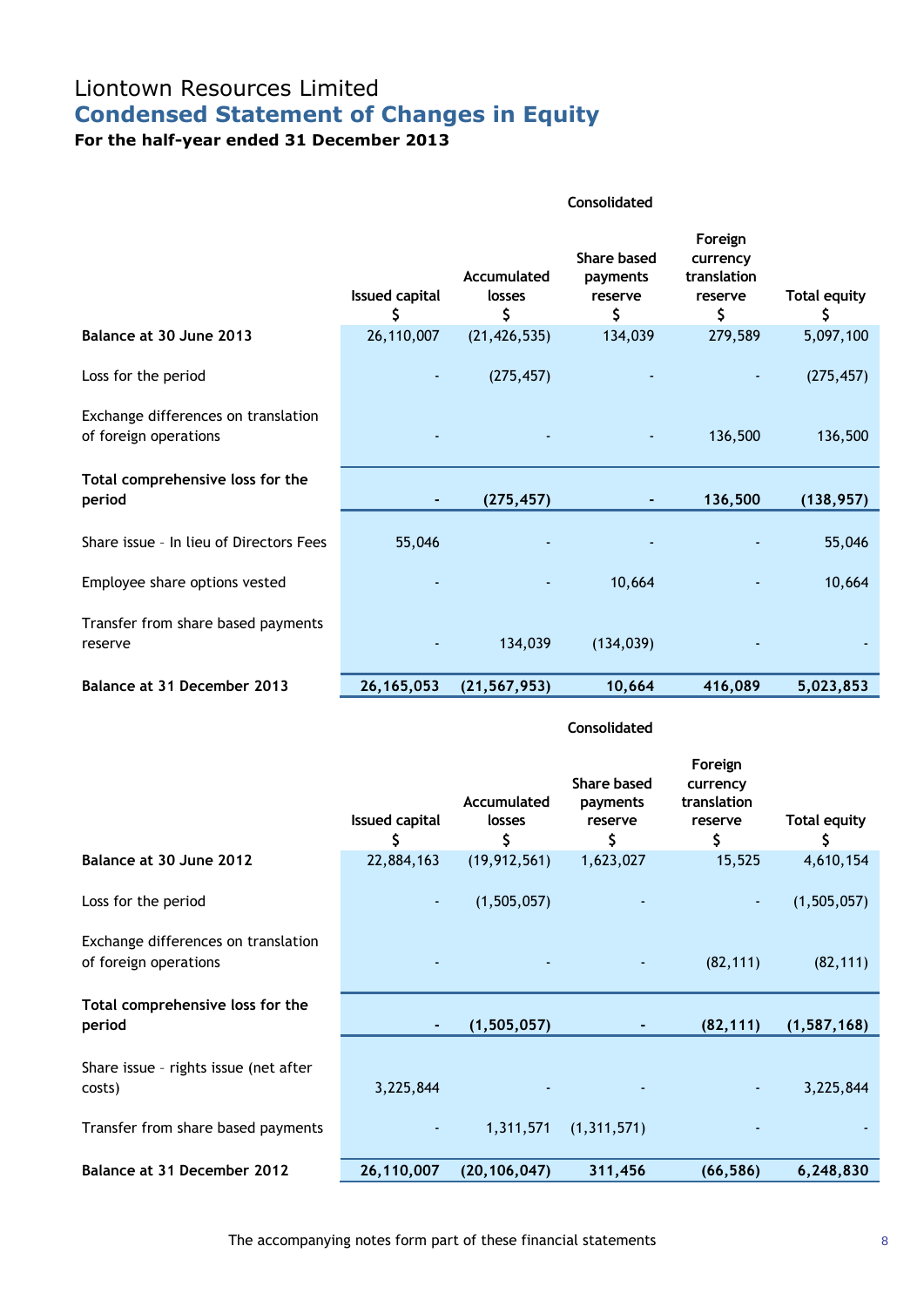## Liontown Resources Limited **Condensed Statement of Cash Flows**

## **For the half-year ended 31 December 2013**

|                                                          | Consolidated |             |  |
|----------------------------------------------------------|--------------|-------------|--|
|                                                          | 31 December  | 31 December |  |
|                                                          | 2013         | 2012        |  |
|                                                          | \$           | \$          |  |
| Cash flows from operating activities                     |              |             |  |
| Cash paid to suppliers and employees                     | (288, 565)   | (451, 614)  |  |
| Interest received                                        | 5,145        | 32,231      |  |
| Net cash used in operating activities                    | (283, 420)   | (419, 383)  |  |
|                                                          |              |             |  |
| Cash flows from investing activities                     |              |             |  |
| Payments for mining exploration and evaluation           | (332, 833)   | (2,082,513) |  |
| Acquisition of property, plant and equipment             | (28, 793)    | (1,930)     |  |
| Net cash used in investing activities                    | (361, 626)   | (2,084,443) |  |
|                                                          |              |             |  |
| Cash flows from financing activities                     |              |             |  |
| Proceeds from issue of shares                            |              | 3,428,159   |  |
| Payments for share issue costs                           |              | (202, 315)  |  |
| Net cash provided from financing activities              |              | 3,225,844   |  |
|                                                          |              |             |  |
| Net increase/(decrease) in cash and cash equivalents     | (645, 046)   | 722,018     |  |
| Cash and cash equivalents at the beginning of the period | 1,203,544    | 1,489,378   |  |
| Effects of exchange rate fluctuations on cash held       | 26,008       | 1,450       |  |
| Cash and cash equivalents at 31 December                 | 584,506      | 2,212,846   |  |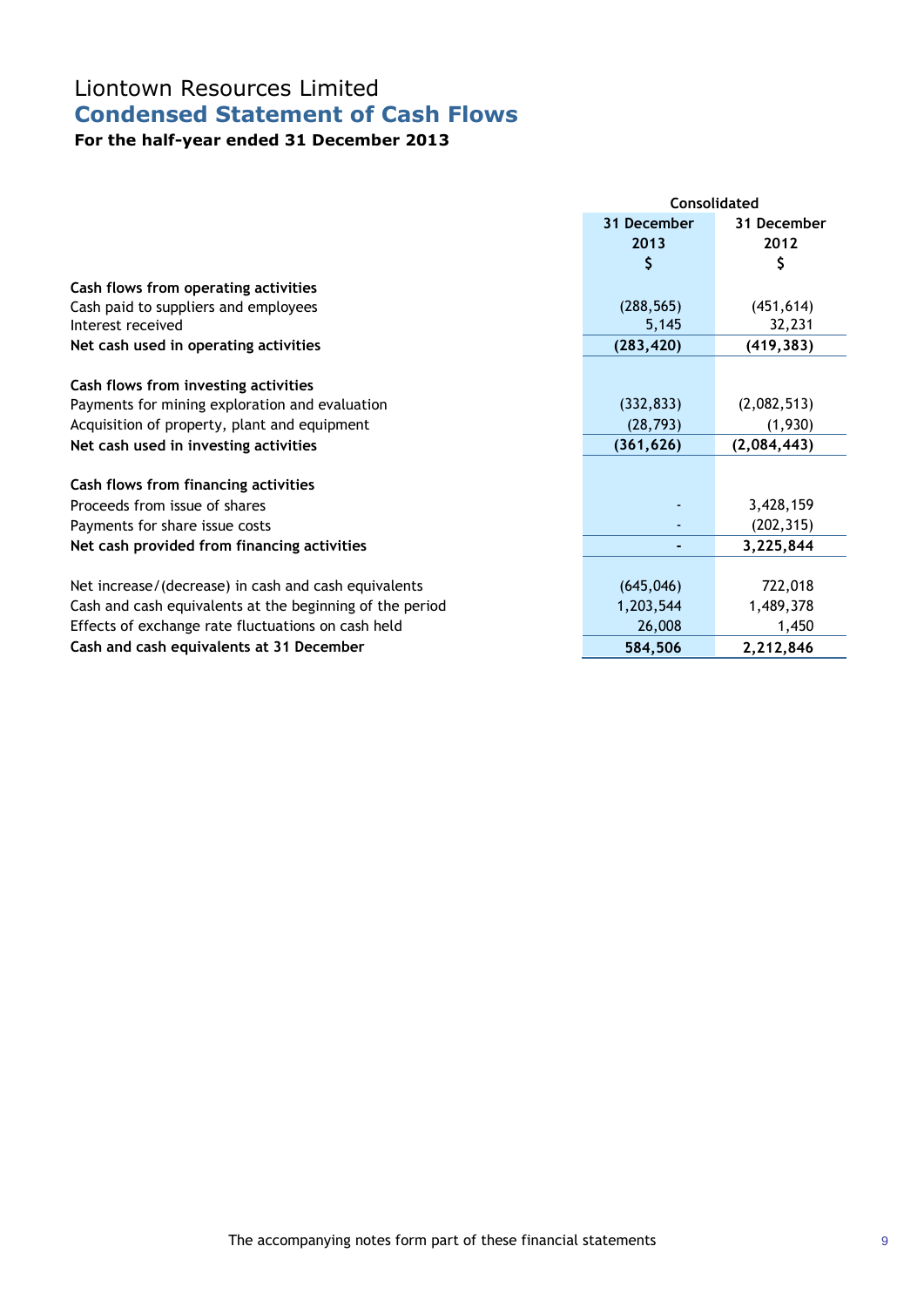## **For the half-year ended 31 December 2013**

## **1. Significant accounting policies**

### **(a) Statement of compliance**

These interim consolidated financial statements are general purpose financial statements prepared in accordance with the requirements of the Corporations Act 2001, applicable accounting standards including AASB 134 'Interim Financial Reporting', Accounting Interpretations and other authoritative pronouncements of the Australian Accounting Standards Board ('AASB'). Compliance with AASB 134 ensures compliance with IAS 34 'Interim Financial Reporting'.

This condensed half-year report does not include full disclosures of the type normally included in an annual financial report. Therefore, it cannot be expected to provide as full an understanding of the financial performance, financial position and cash flows of the Group as in the full financial report.

It is recommended that this financial report be read in conjunction with the annual financial report for the year ended 30 June 2013 and any public announcements made by Liontown Resources Limited during the half-year in accordance with continuous disclosure requirements arising under the Corporations Act 2001 and the ASX Listing Rules.

The accounting policies adopted are consistent with those of the previous financial year and corresponding interim reporting period, except as set out below.

### **(b) Basis of preparation**

The interim report has been prepared on a historical cost basis. Cost is based on the fair value of the consideration given in exchange for assets. The Group is domiciled in Australia and all amounts are presented in Australian dollars, unless otherwise noted.

### **(c) Significant accounting judgments and key estimates**

The preparation of interim financial reports requires management to make judgments, estimates and assumptions that affect the application of accounting policies and the reported amounts of assets, liabilities, income and expense. Actual results may differ from these estimates.

In preparing this interim report, the significant judgments made by management in applying the Group's accounting policies and the key sources of estimation uncertainty were the same as those that applied to the financial report for the year ended 30 June 2013.

### **(d) Adoption of new and revised Accounting Standards**

The accounting policies and methods of computation adopted in the preparation of the interim financial statements are consistent with those followed in the preparation of the Group's annual financial statements for the year ended 30 June 2013. These accounting policies are consistent with Australian Accounting Standards and with International Financial Reporting Standards. The directors have reviewed all of the new and revised Standards and Interpretations issued by the AASB that are relevant to the Group's operations and effective for annual reporting periods beginning on or after 1 July 2013.

The Group has adopted all of the new and revised Standards and Interpretations effective for the current year that are relevant to the Group include:

- AASB 10 'Consolidated Financial Statements' and AASB 2011-7 'Amendments to Australian Accounting Standards arising from the Consolidation and Joint Arrangement Standards'
- AASB 11 'Joint Arrangements' and AASB 2011-7 'Amendments to Australian Accounting Standards arising from the Consolidation and Joint Arrangement Standards'
- AASB 12 'Disclosure of Interests in Other Entities' and AASB 2011-7 'Amendments to Australian Accounting Standards arising from the consolidation and Joint Arrangement Standards'
- AASB 127 'Separate Financial Statements' (2011) and AASB 2011-7 'Amendments to Australian Accounting Standards arising from the Consolidation and Joint Arrangement Standards'
- AASB 13 'Fair Value Measurement' and AASB 2011-8 'Amendments to Australian Accounting Standards arising from AASB 13'
- AASB 119 'Employee Benefits' (2011) and AASB 2011-10 'Amendments to Australian Accounting Standards arising from AASB 119 (2011)
- AASB 2012-2 'Amendments to Australian Accounting Standards Disclosures Offsetting Financial Assets and Financial Liabilities
- AASB 2012-5 'Amendments to Australian Accounting Standards arising from Annual Improvements 2009- 2011 Cycle'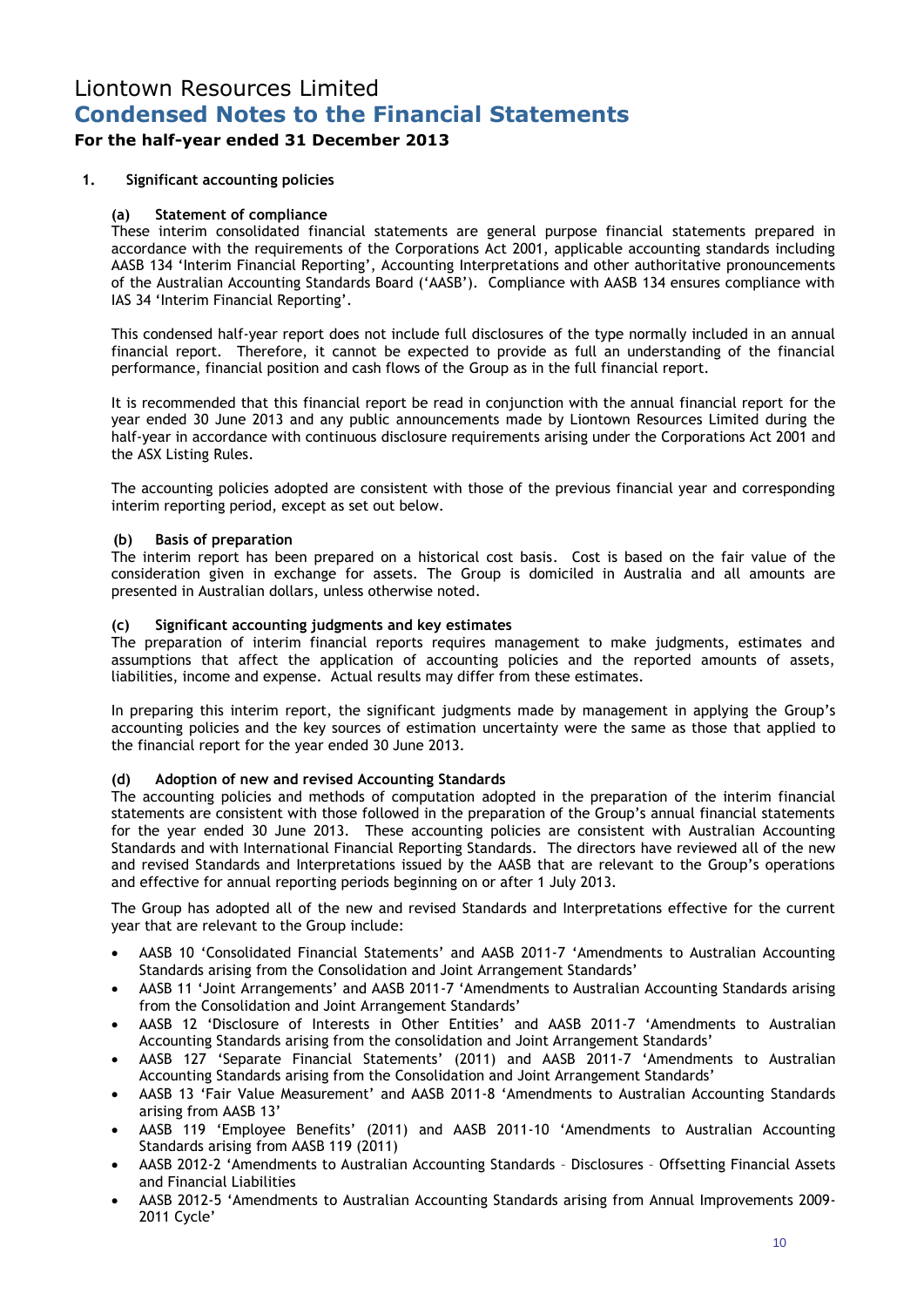## **For the half-year ended 31 December 2013**

 AASB 2012-10 'Amendments to Australian Accounting Standards – Transition Guidance and Other Amendments'.

### **Impact of the application of AASB 10**

AASB 10 replaces the parts of AASB 127 'Consolidated and Separate Financial Statements' that deal with consolidated financial statements and Interpretation 112 'Consolidation – Special Purpose Entities'. AASB 10 changes the definition of control such that an investor controls an investee when a) it has the power over an investee; b) it is exposed, or has rights, to variable returns from its involvement with the investee, and c) has the ability to use its power to affect its returns. All three of these criteria must be met for an investor to have control over an investee. Previously, control was defined as the power to govern the financial and operating policies of an entity so as to obtain benefits from its activities. Additional guidance has been included in AASB 10 to explain when an investor has control over an investee.

The directors of the Company have assessed the classification of the Group's investments in its subsidiary in accordance with AASB 10. The directors have concluded that there is no change in the recognition of its subsidiary.

### **Impact of the application of AASB 11**

AASB 11 replaces AASB 131 'Interests in Joint Ventures and the guidance contained in a related interpretation, Interpretation 113 'Jointly Controlled Entities – Non-Monetary Contributions by Venturers, has been incorporated in AASB 128 (revised in 2011). AASB 11 deals with how a joint arrangement of which two or more parties have joint control should be classified and accounted for. Under AASB 11, there are only two types of joint arrangements – joint operations and joint ventures. The classification of joint arrangements under AASB 11 is determined on the rights and obligations of parties to the joint arrangements by considering the structure, the legal form of the arrangements, the contractual terms agreed by the parties to the arrangement, and, when relevant, other facts and circumstances. A joint operation is a joint arrangement whereby the parties that have joint control of the arrangement (i.e. joint operators) have rights to the assets, and the obligations for the liabilities, relating to the arrangement. A joint venture is a joint arrangement whereby the parties that have joint control of the arrangement (i.e. joint ventures) have rights to the net assets of the arrangement. Previously AASB 131 'Interests in Joint Ventures' contemplated three basic types of joint arrangements – jointly controlled entities, jointly controlled operations and jointly controlled assets. The classification of joint arrangements under AASB 131 was primarily determined based on the legal form of the arrangement (e.g. a joint arrangement that was established through a separate entity was accounted for as a jointly controlled entity).

The initial subsequent accounting of joint ventures and joint operations is different. Investments in joint ventures are accounting for using the equity method (proportionate consolidation is no longer allowed). Investments in joint operations are accounted for such that each joint operator recognises its assets (Including its share of any assets jointly held), its liabilities (including its share of any liabilities incurred jointly), its revenue (including its share of revenue from the sale of the output by the operation) and its expenses (including its share of any expenses incurred jointly). Each joint operation accounts for the assets and, liabilities, as well as revenue and expenses, relating to its interest in the joint operation in accordance with the applicable Standards.

The directors of the Company reviewed and assessed the classification of the Group's investments in joint arrangements in accordance with AASB 11. The directors concluded that there is no impact on the consolidated financial statements as a result of the change in accounting standard.

### **Impact of the application of AASB 12**

AASB 12 is a new disclosure standard and is applicable to entities that have interests in subsidiaries, joint arrangements, associates and/or unconsolidated structured entities. In general, the application of AASB 12 has resulted in more extensive disclosures in the consolidated financial statements. However this did not result in any changes to the half-year report.

### **Impact of application of AASB 13**

The Group has applied AASB 13 for the first time in the current half-year. AASB 13 establishes a single source of guidance for fair value measurements and disclosures about fair value measurements. The scope of AASB 13 is broad; the fair value measurement requirements of AASB 13 apply to both financial instrument items and non-financial instrument items where other AASBs require or permit fair value measurements and disclosures about fair value measurements, except for share-based payment transactions that are within the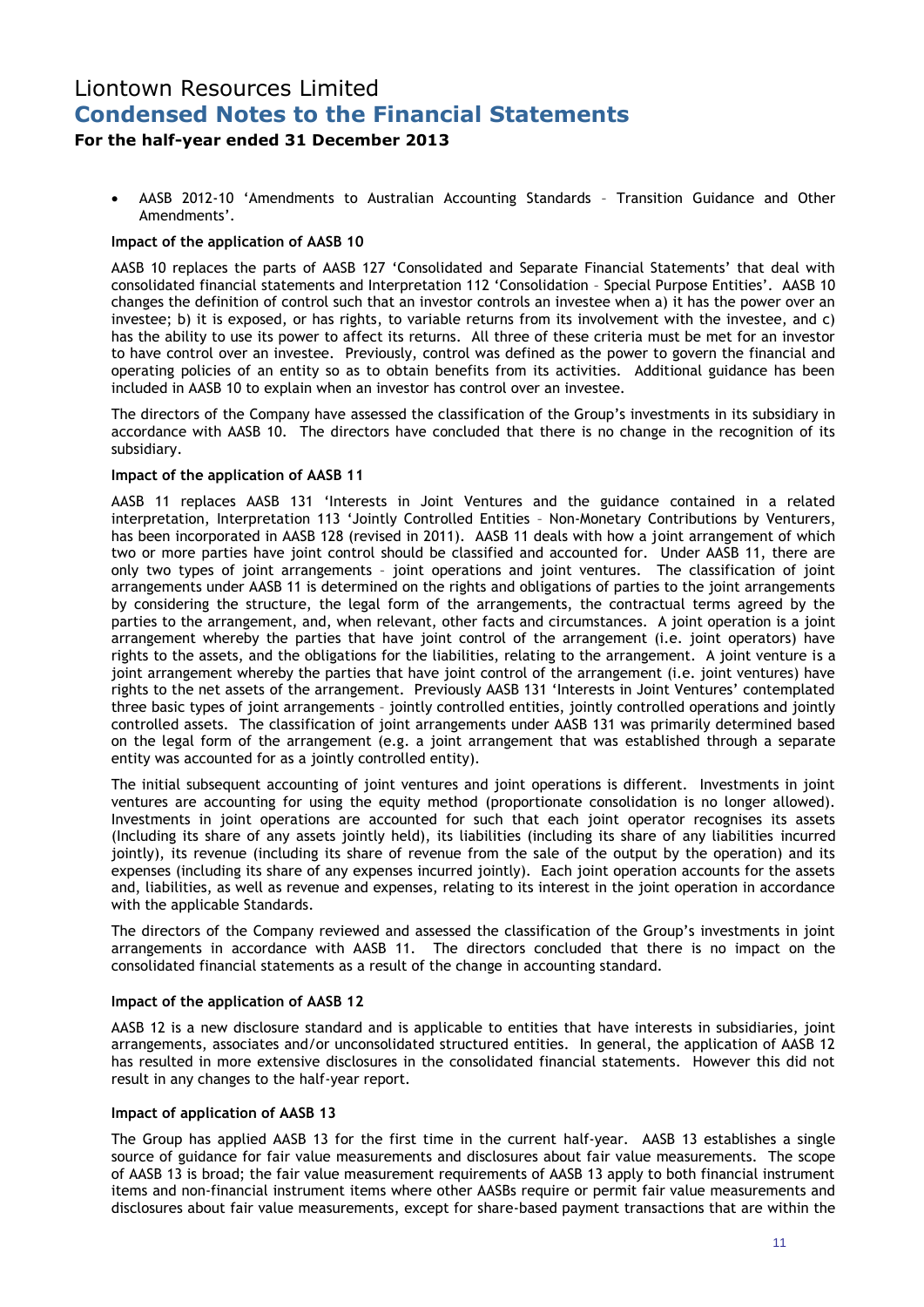## **For the half-year ended 31 December 2013**

scope of AASB 2 'Share-Based Payment', leasing transactions that are within the scope of AASB 117 'Leases', and measurements that have some similarities to fair value but are not fair value (e.g. net realisable value for the purposes of measuring inventories or value in use for impairment assessment purposes).

AASB 13 defines fair value as the price that would be received to sell an asset or paid to transfer a liability in an orderly transaction in the principle (or most advantageous) market at the measurement date under current market conditions. Fair value under AASB 13 is an exit price regardless of whether that price is directly observable or estimated using another valuation technique. Also AASB 13 includes extensive disclosure requirements.

AASB 13 requires prospective application from 1 January 2013. In addition, specific transitional provisions were given to entities such that they need not apply the disclosure requirements set out in the Standard in comparative information provided for periods before the initial application of the standard. In accordance with these transitional provisions, the Group has not made any new disclosures required by AASB 13 for the 2012 comparative period. The application of AASB 13 has not had any material impact on the amounts recognised in the financial statements.

### **Impact of the application of AASB 119**

In the current half-year, the Group has applied AASB 119 (as revised in 2011) 'Employee Benefits' and the related consequential amendments for the first time.

AASB 119 (as revised in 2011) changes the accounting for defined benefit plans and termination benefits. The most significant change relates to the accounting for changes in defined benefit obligations and plan assets. The amendments require the recognition of changes in defined benefit obligations and in the fair value of plan assets when they occur, and hence eliminate the 'corridor approach' permitted under the previous various of AASB 119 and accelerated the recognition of past service costs. All actuarial gains and losses are recognised immediately through other comprehensive income in order the net pension asset or liability recognised in the consolidated statement of financial position to reflect the full value of the plan deficit or surplus. Furthermore, the interest cost and expected return on plan assets used in the previous version of AASB 119 are replaced with a 'net interest' amount under AASB 19 (as revised in 2011), which is calculated by applying the discount rate to the net defined benefit liability or asset. In addition, AASB 119 (as revised in 2011) introduces certain changes in the presentation of the defined benefit cost including more extensive disclosures.

These changes have not had an impact on the consolidated financial statements of the Group as there are no defined benefit plans in place.

### **Impact of the application of AASB 2012-2 'Amendments to Australian Accounting Standards – Disclosures – Offsetting Financial Assets and Financial Liabilities'.**

The Group has applied the amendments to AASB 7 'Disclosures – Offsetting Financial Assets and Financial Liabilities' for the first time in the current year. The amendments to AASB 7 require entities to disclose information about rights of offset and related arrangements (such as collateral posting requirements) for financial instruments under an enforceable master netting agreement or similar arrangement.

The amendments have been applied retrospectively. As the Group does not have any offsetting arrangements in place, the application of the amendments has had no material impact on the disclosures or on the amounts recognised in the consolidated financial statements.

## **(e) Going Concern**

The Company has forecast that it may need to seek additional funding in order to meet its operating expenditure and planned exploration expenditure for the next 12 months from the date of signing these half-yearly financial statements and note the difficulties being faced by smaller exploration companies seeking to raise additional capital in the current market. If the Company is unable to raise further funds within the next 12 months, there is a material uncertainty that may cast significant doubt as to whether the Group will be able to continue as a going concern and therefore whether it will realise its assets and extinguish its liabilities in the normal course of business. As a result, the Company's auditors have included in their Review Report an "Emphasis of Matter" paragraph. Refer to page 18 for the Independent Auditor's Review Report.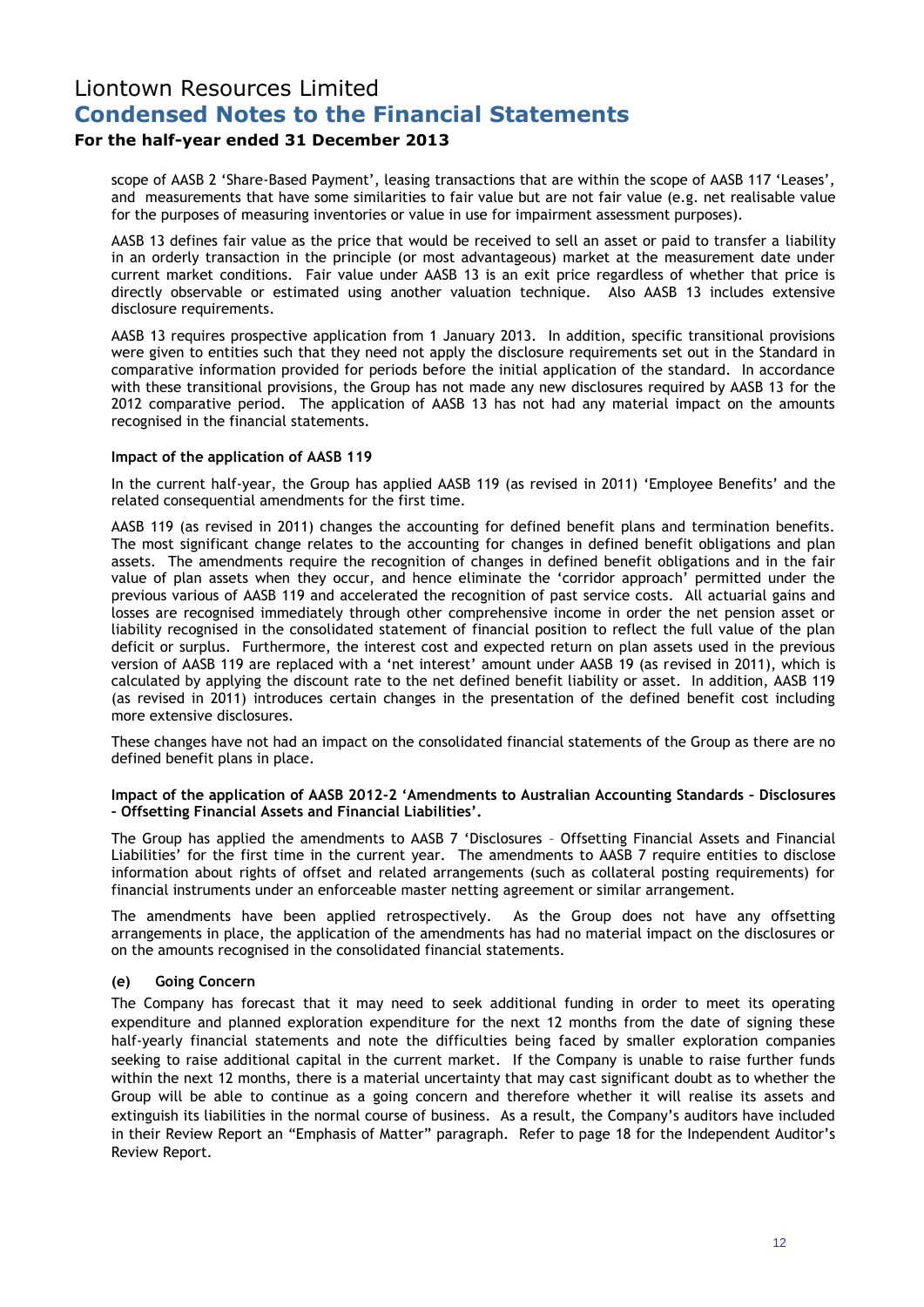## **For the half-year ended 31 December 2013**

## **2. Segment reporting**

### **Geographical segments**

The Group has identified its operating segments based on internal reports that are reviewed and used by the Board of Directors in assessing performance and in determining the allocation of resources.

The operating segments are identified by management based on the allocation of costs; whether they are corporate related costs or exploration costs. Results of both segments are reported to the Board of Directors at each board meeting.

|                                                                   | <b>Exploration and Evaluation</b> |                                   | Corporate           |                     | <b>Total</b>        |                     |
|-------------------------------------------------------------------|-----------------------------------|-----------------------------------|---------------------|---------------------|---------------------|---------------------|
|                                                                   | 31 December<br>2013               | 31 December<br>2012               | 31 December<br>2013 | 31 December<br>2012 | 31 December<br>2013 | 31 December<br>2012 |
|                                                                   | \$                                | \$                                | \$                  | \$                  |                     | \$                  |
| Other Income                                                      | 11,945                            |                                   |                     |                     | 11,945              |                     |
| Impairment of exploration and evaluation assets                   |                                   | (1, 117, 679)                     |                     |                     |                     | (1, 117, 679)       |
| Exploration and evaluation expenses written off                   | (10, 334)                         |                                   |                     |                     | (10, 334)           |                     |
| Corporate and administrative expenses                             |                                   |                                   | (281, 609)          | (422, 398)          | (281, 609)          | (422, 398)          |
| Segment net gain/ loss after tax<br>Unallocated income/(expenses) | 1,611                             | (1, 117, 679)                     | (281, 609)          | (422, 398)          | (279, 998)          | (1, 540, 077)       |
| Net financing income                                              |                                   |                                   |                     |                     | 4,541               | 35,020              |
| Loss before income tax                                            |                                   |                                   |                     |                     | (275, 457)          | (1, 505, 057)       |
|                                                                   |                                   | <b>Exploration and Evaluation</b> | Corporate           |                     | <b>Total</b>        |                     |
|                                                                   | 31 December<br>2013               | 30 June<br>2013                   | 31 December<br>2013 | 30 June<br>2013     | 31 December<br>2013 | 30 June<br>2013     |
| Segment assets:                                                   |                                   |                                   |                     |                     |                     |                     |
| Exploration and evaluation assets                                 | 4,374,180                         | 3,834,295                         |                     |                     | 4,374,180           | 3,834,295           |
| Other                                                             | 125,067                           | 174,042                           | 56,154              | 50,265              | 181,221             | 224,307             |
|                                                                   | 4,499,247                         | 4,008,337                         | 56,154              | 50,265              | 4,555,401           | 4,058,602           |
| Unallocated assets                                                |                                   |                                   |                     |                     | 590,024             | 1,221,803           |
| <b>Total assets</b>                                               |                                   |                                   |                     |                     | 5, 145, 425         | 5,280,405           |
| <b>Segment liabilities</b>                                        | 41,653                            | 50,695                            | 79,919              | 132,610             | 121,572             | 183,305             |
|                                                                   |                                   |                                   |                     |                     |                     |                     |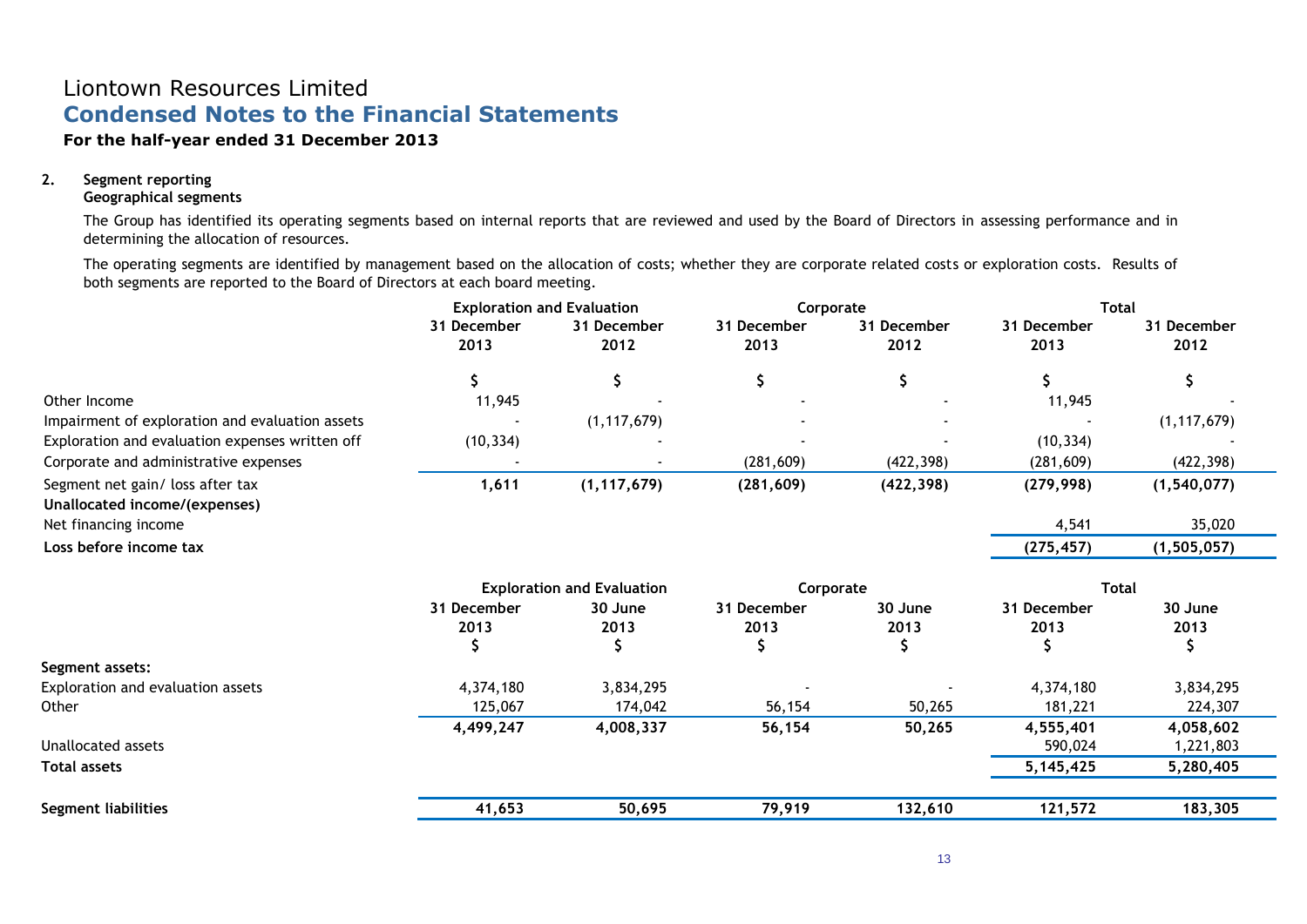## **For the half-year ended 31 December 2013**

## **3. Loss before income tax**

The following income and expense items are relevant in explaining the financial performance for the halfyear:

|     |                                          | 2013<br>\$ | 2012<br>\$ |
|-----|------------------------------------------|------------|------------|
| (a) | Other Income                             |            |            |
|     | Exploration rent and rates reimbursed on |            |            |
|     | tenements previously written off         | 11,945     |            |
|     |                                          | 11,945     |            |
|     |                                          |            |            |
| (b) | Corporate administrative expenses        |            |            |
|     | Depreciation and amortisation            | 8,692      | 7,952      |
|     | Insurance                                | 17,980     | 5,711      |
|     | Legal fees                               | 18,600     | 28,875     |
|     | Head office costs                        | 54,000     | 76,255     |
|     | Personnel expenses                       | 125,644    | 194,430    |
|     | Regulatory and compliance                | 56,982     | 53,129     |
|     | Other                                    | (289)      | 56,046     |
|     | <b>Total</b>                             | 281,609    | 422,398    |

### **4. Exploration and evaluation expenditure**

|                                                 | 6 months to | 6 months to   |
|-------------------------------------------------|-------------|---------------|
|                                                 | 31 December | 31 December   |
|                                                 | 2013        | 2012          |
|                                                 |             |               |
| Cost brought forward                            | 3,834,295   | 3,640,913     |
| Expenditure incurred during the period          | 402,880     | 1,705,312     |
| Impairment of exploration and evaluation assets |             | (1, 117, 679) |
| Exploration and evaluation expenses written off | (10, 334)   |               |
| Effects of movements in exchange rates          | 147,339     | (38, 874)     |
| <b>Total</b>                                    | 4,374,180   | 4,189,672     |

The recoupment of costs carried forward in relation to areas of interest in the exploration and evaluation phases are dependent on the successful development and commercial exploitation or sale of their respective areas.

## **5. Financial instruments**

This note provides information about how the Group determines fair values of various financial assets and financial liabilities.

There were no financial assets or financial liabilities held by the Group that are measured at fair value at the end of each reporting period.

The carrying amounts of the financial assets and financial liabilities recognised in the consolidated financial statements all approximate their fair values.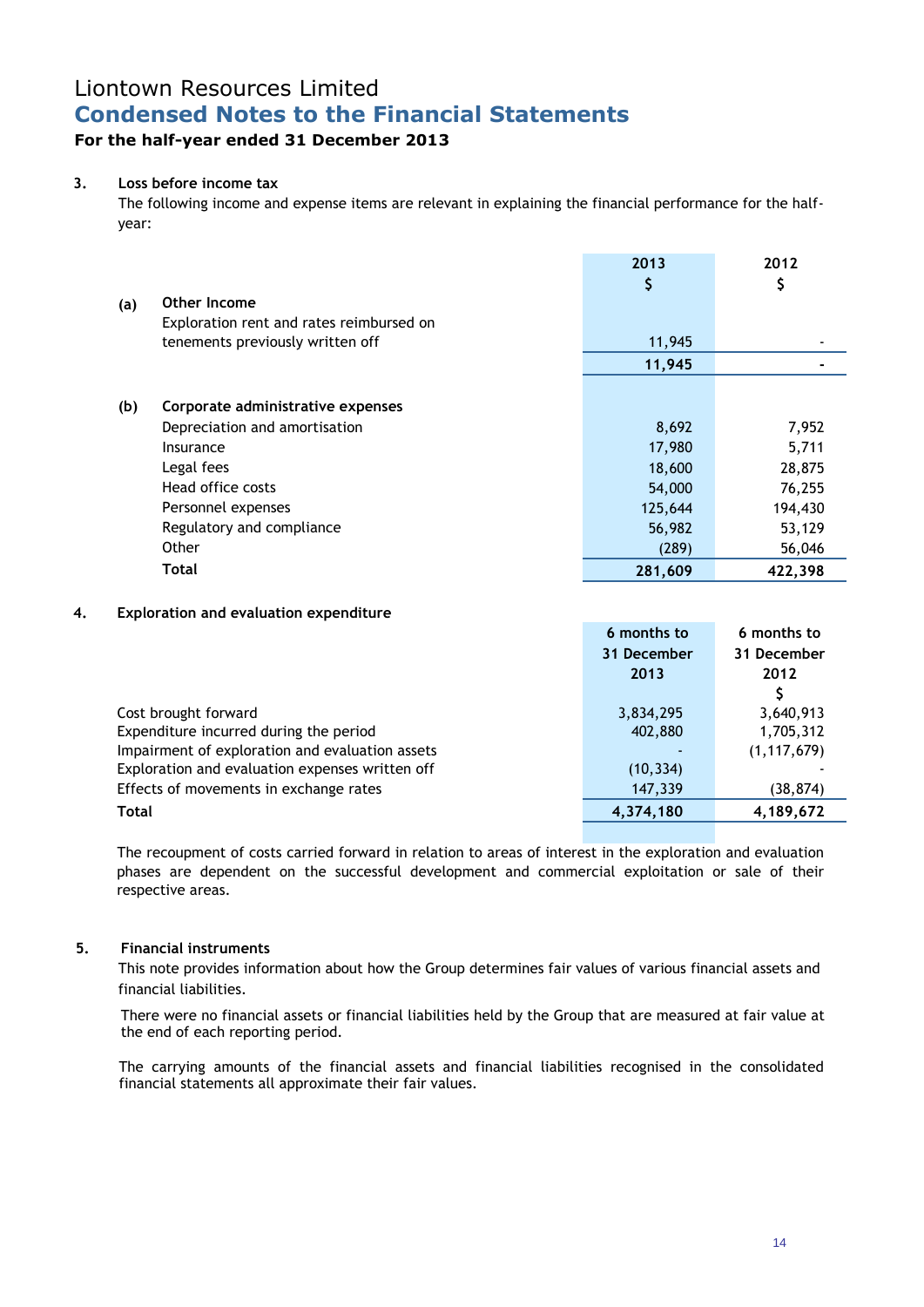## Liontown Resources Limited **Condensed Notes to the Financial Statements For the half-year ended 31 December 2013**

## **6. Issued capital**

|                                       | 31 December<br>2013 | 30 June<br>2013 |
|---------------------------------------|---------------------|-----------------|
|                                       | No.                 | No.             |
| Issued and fully paid ordinary shares | 396,151,370         | 391,789,575     |

|                                     | 6 months to<br>31 December 2013 |              | Year to<br>30 June 2013 |            |
|-------------------------------------|---------------------------------|--------------|-------------------------|------------|
|                                     | No.                             |              | No.                     |            |
| Balance at 1 July                   | 391,789,575                     | 26,110,007   | 293,842,181             | 22,884,163 |
| Share issue - rights issue (net of  |                                 |              |                         |            |
| costs)                              |                                 |              | 97,947,394              | 3,225,844  |
| Share issue - in lieu of director's |                                 |              |                         |            |
| fees                                | 4,361,795                       | 55,046       | ۰                       |            |
| Balance at end of period            | 396, 151, 370                   | 26, 165, 053 | 391,789,575             | 26,110,007 |

During the half-year the Company issued a total of 4,361,795 fully paid ordinary shares to the Directors in satisfaction of unpaid directors' fees of \$55,046 in respect of the period April 2013 to September 2013.

## **7. Share Options**

|                                                              | 6 months to | 6 months to |
|--------------------------------------------------------------|-------------|-------------|
|                                                              | 31 December | 31 December |
|                                                              | 2013        | 2012        |
|                                                              | No.         | No.         |
| Movements in unlisted options over ordinary shares on issue: |             |             |
| At 1 July                                                    | 4,650,000   | 11,650,000  |
| Options expired                                              | (4,650,000) | (2,000,000) |
| Options issued                                               | 4,000,000   |             |
| Options lapsed                                               |             | (2,000,000) |
| At 31 December                                               | 4,000,000   | 7,650,000   |
|                                                              |             |             |
| Movements in listed options over ordinary shares on issue:   |             |             |
| At 1 July                                                    | 32,649,048  |             |
| Listed options issued under rights issue                     |             | 32,649,048  |
| At 31 December                                               | 32,649,048  | 32,649,048  |
|                                                              |             |             |
| Total share options on issue                                 | 36,649,048  | 40,299,048  |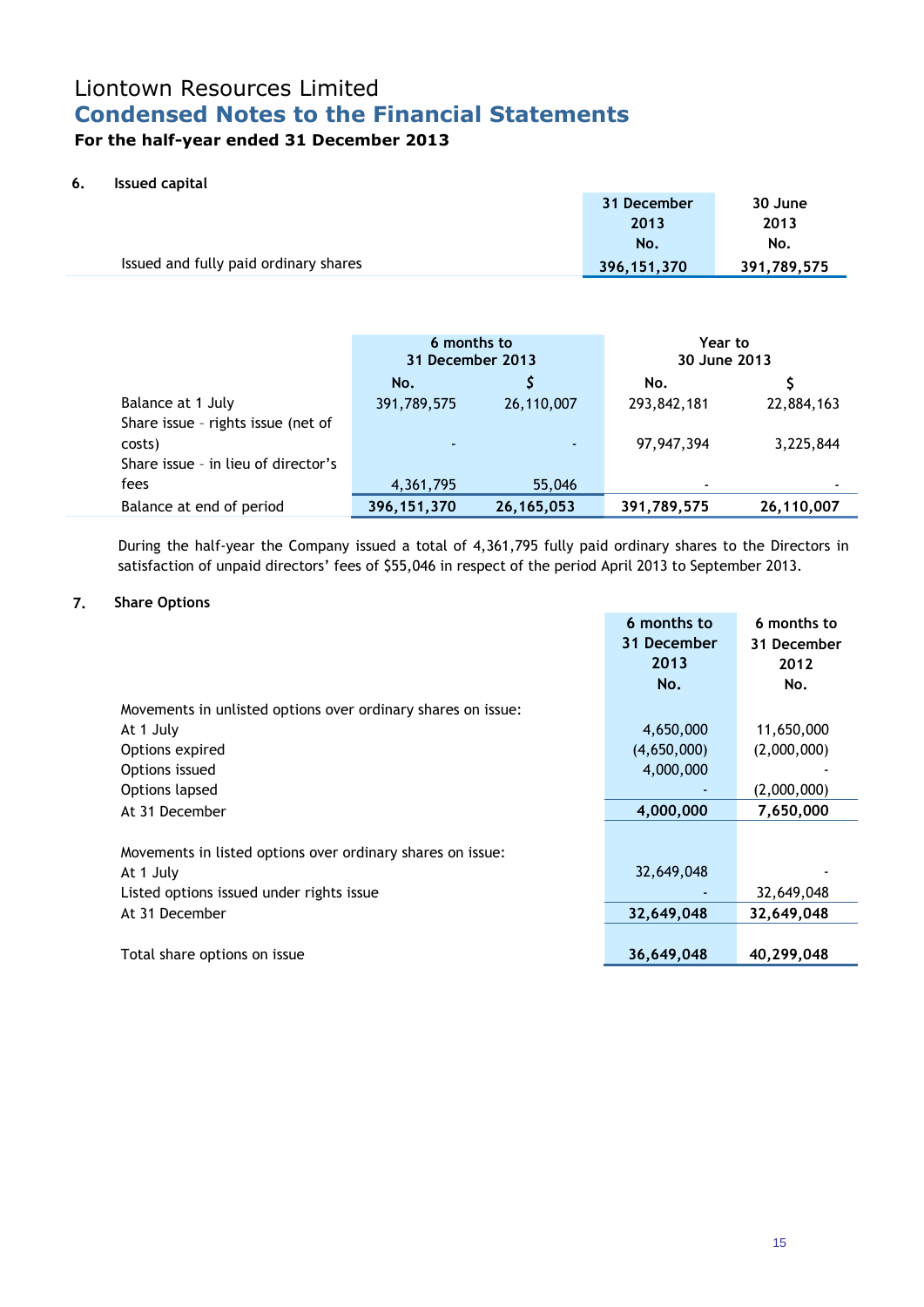## **For the half-year ended 31 December 2013**

## **8. Related Parties**

Key management personnel including non-executive directors receive compensation in the form of short-term employee benefits, post-employment benefits and share-based payment awards. For the six months ended 31 December 2013, executive personnel received total compensation of \$95,664 (six months ended 31 December 2012: \$180,618) and non-executive directors received total compensation of \$57,462 (six months ended 31 December 2012: \$99,236).

## **Other related parties transactions**

The Company used the consulting services of Mr Anthony Kiernan during the six months ended 31 December 2013. Amounts were billed based on normal market rates for such services and were due and payable under normal payment terms. The total amount paid during the period was \$12,000 (six months ended 31 December 2012: \$18,000). An amount of \$3,000 (six months ended 31 December 2012: Nil) was outstanding and payable at the end of the period.

## **9. Events Subsequent to Reporting Date**

There are no events subsequent to the reporting date which significantly affected or may significantly affect the operations of the Group, the results of those operations, or the state of affairs in future financial years.

## **10. Contingent liabilities**

There has been no change in contingent liabilities since the last annual reporting date.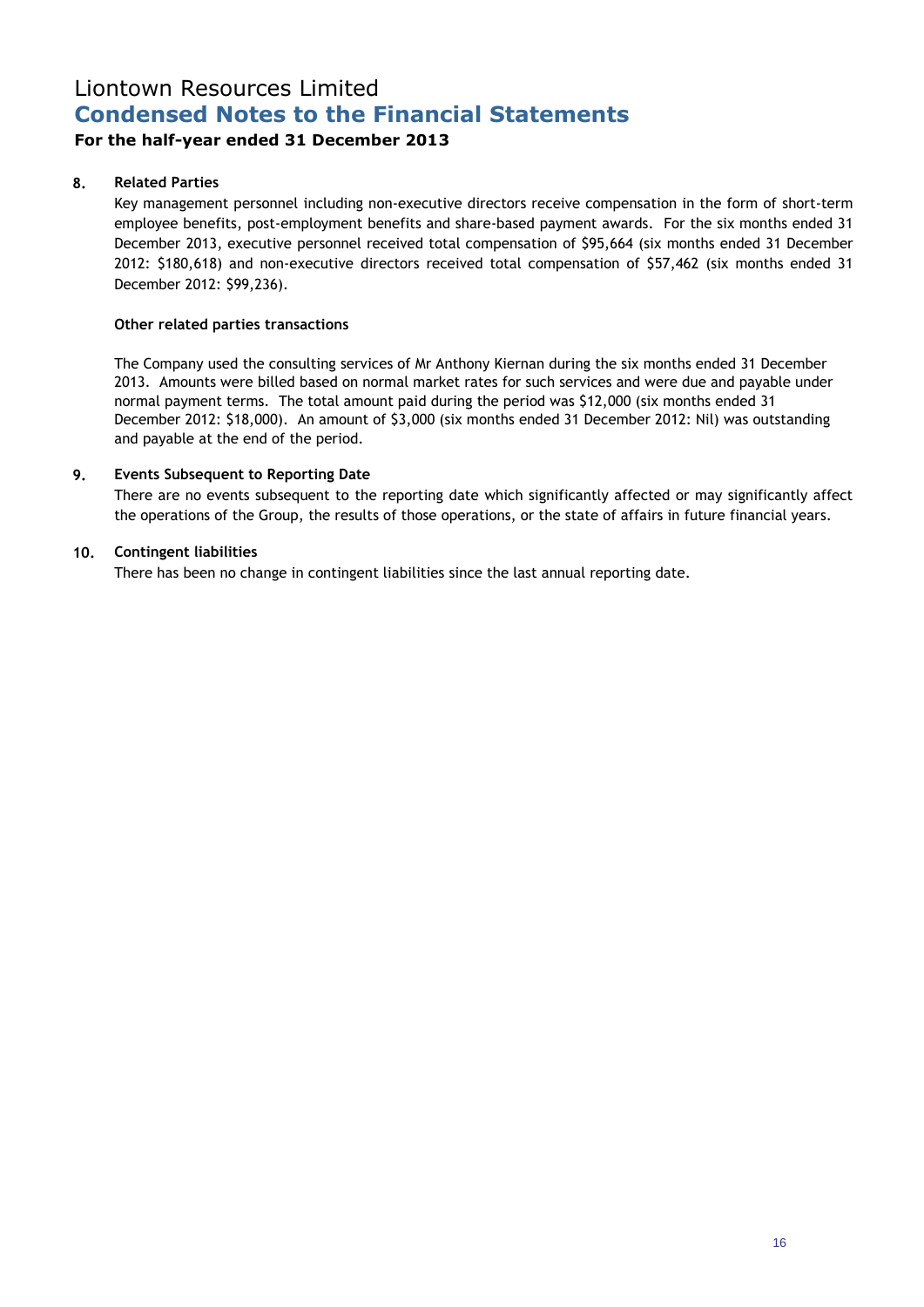## Liontown Resources Limited **Directors' Declaration**

In the opinion of the directors of Liontown Resources Limited ('the Company'):

- 1. The attached financial statements and notes thereto are in accordance with the Corporations Act 2001 including:
	- a. comply with Accounting Standards, the Corporations Regulations 2001 and other mandatory professional reporting requirements; and
	- b. give a true and fair view of the Group's financial position as at 31 December 2013 and of its performance for the half-year then ended.
- 2. There are reasonable grounds to believe that the Company will be able to pay its debts as and when they become due and payable.

This declaration is signed in accordance with a resolution of the Board of Directors made pursuant to s.303(5) of the Corporations Act 2001.

Dated this 7<sup>th</sup> day of March 2014

Durch Archards

David Richards Managing Director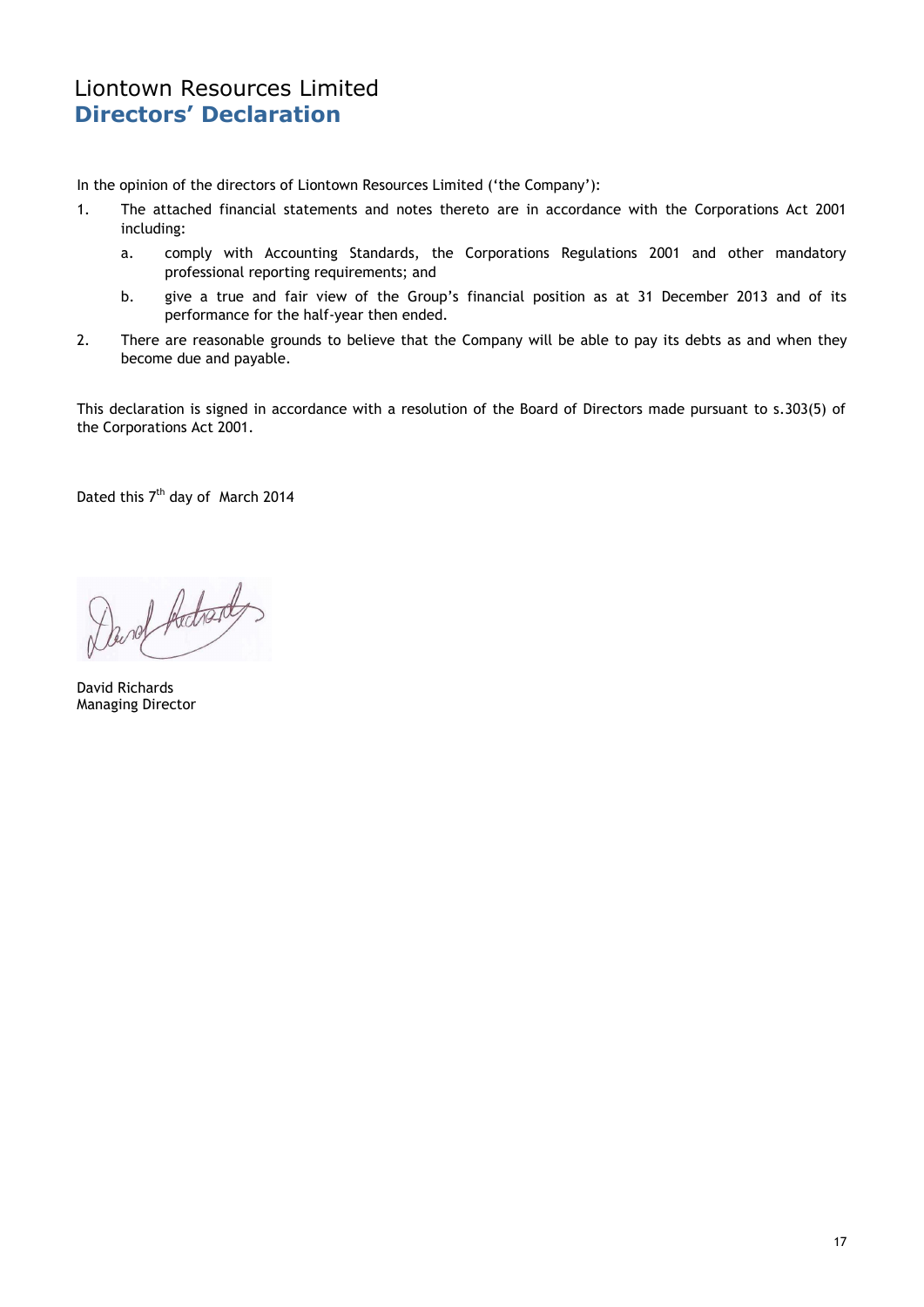

Accountants | Business and Financial Advisers

### **INDEPENDENT AUDITOR'S REVIEW REPORT**

To the members of Liontown Resources Limited

### **Report on the Condensed Half-Year Financial Report**

We have reviewed the accompanying half-year financial report of Liontown Resources Limited ("the company") which comprises the condensed statement of financial position as at 31 December 2013, the condensed statement of comprehensive income, condensed statement of changes in equity and condensed statement of cash flows for the half-year ended on that date, notes comprising a summary of significant accounting policies and other explanatory notes and the directors' declaration of the Group comprising the company and the entities it controlled at the half-year end or from time to time during the half-year.

#### *Directors' responsibility for the half-year financial report*

The directors of the company are responsible for the preparation of the half-year financial report that gives a true and fair view in accordance with Australian Accounting Standards and the *Corporations Act 2001* and for such internal control as the directors determine is necessary to enable the preparation of the half year financial report that is free from material misstatement, whether due to fraud or error.

#### *Auditor's responsibility*

Our responsibility is to express a conclusion on the half-year financial report based on our review. We conducted our review in accordance with Auditing Standard on Review Engagements ASRE 2410 *Review of a Financial Report Performed by the Independent Auditor of the Entity*, in order to state whether, on the basis of the procedures described, we have become aware of any matter that makes us believe that the half-year financial report is not in accordance with the *Corporations Act 2001* including: giving a true and fair view of the Group's financial position as at 31 December 2013 and its performance for the half-year ended on that date; and complying with Accounting Standard AASB 134 *Interim Financial Reporting* and the *Corporations Regulations 2001*. As the auditor of the company, ASRE 2410 requires that we comply with the ethical requirements relevant to the audit of the annual financial report.

A review of a half-year financial report consists of making enquiries, primarily of persons responsible for financial and accounting matters, and applying analytical and other review procedures. A review is substantially less in scope than an audit conducted in accordance with Australian Auditing Standards and consequently does not enable us to obtain assurance that we would become aware of all significant matters that might be identified in an audit. Accordingly, we do not express an audit opinion.

#### *Independence*

In conducting our review, we have complied with the independence requirements of the *Corporations Act 2001*.

**HLB Mann Judd (WA Partnership) ABN 22 193 232 714 Level 4, 130 Stirling Street Perth WA 6000. PO Box 8124 Perth BC 6849 Telephone +61 (08) 9227 7500. Fax +61 (08) 9227 7533. Email: hlb@hlbwa.com.au. Website[: http://www.hlb.com.au](http://www.hlb.com.au/) Liability limited by a scheme approved under Professional Standards Legislation**

**HLB Mann Judd (WA Partnership) is a member of International, a worldwide organisation of accounting firms and business advisers.**